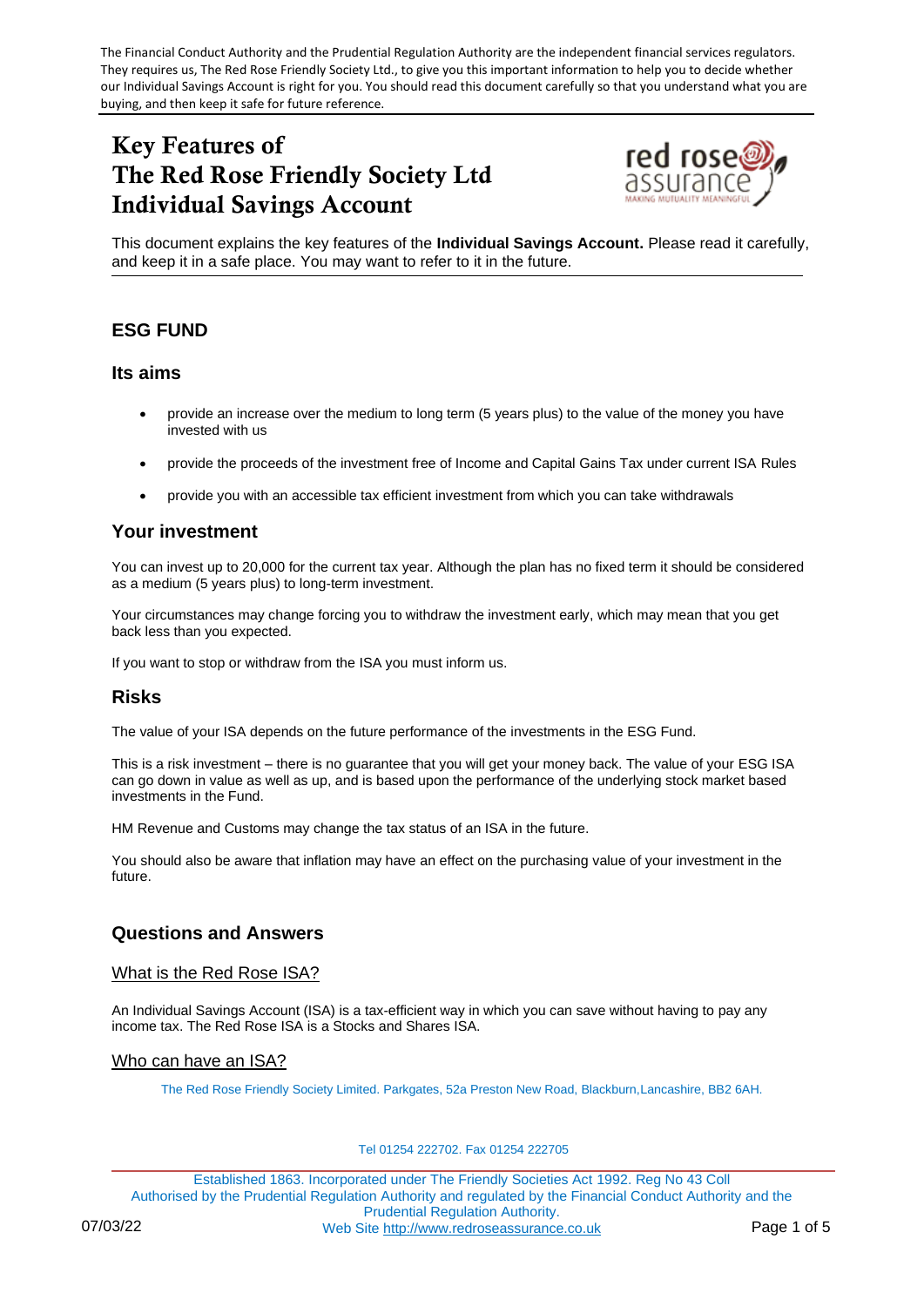

This document explains the key features of the **Individual Savings Account.** Please read it carefully, and keep it in a safe place. You may want to refer to it in the future.

Anyone over the age of 18 can open a Red Rose Stocks and Shares ISA provided you live in the UK and are ordinarily resident here for tax purposes.

Warning: A Stocks and Shares ISA carries a higher risk than a bank or building society Cash ISA.

An ISA can only be held in the name of one person. Joint ISAs are not permitted. You cannot save on behalf of a company, club, charity etc.

### How much can I invest?

The ISA allowance for current tax year is £20,000. You may invest this in a Stocks and Shares ISA. You can only have one Stocks and Shares ISA per tax year with one provider. OR

You are permitted to invest up to £20,000 into a Cash ISA with another provider, but you could only then invest the balance of the overall £20,000 limit into a Stocks and Shares ISA.

OR

You can transfer an existing ISA.

### How do I transfer an existing ISA to the Red Rose ISA?

To transfer an existing ISA to us from another company simply complete a transfer form. We will then contact the existing company and write to you when we have received the money. The transfer may take up to 30 days.

Warning: You should not withdraw the money yourself, as an ISA registered company must perform the transfer in order to maintain the tax benefit.

If you wish to transfer the ISA away from Red Rose to another company please ask them to request the transfer.

### How will my investment grow?

We will invest any monies received in our ESG Investment Fund. The fund is currently managed by a specialist team at Legal and General. It invests in global developed-market equities, mainly large companies in a variety of countries and sectors, including Communications and Technology, Consumer, Industrials, Financial Services and Commodities. It aims to track the performance of the Solactive L&G Enhanced ESG Developed Index.

The value of the Fund (and therefore your own holdings) may go down as well as up as the underlying assets fluctuate in value.

## What happens if I die?

The amount payable will be 101% of the value of the fund at the time of death. Please note that this may be less than the amount invested, depending upon the performance of the fund.

### How will I be kept informed about my ISA?

Each year you will receive a statement showing the amount and value of any contributions, withdrawals and the total value of your ISA. How do I cash in or withdraw money from my ISA?

The Red Rose Friendly Society Limited. Parkgates, 52a Preston New Road, Blackburn,Lancashire, BB2 6AH.

Tel 01254 222702

Fax 01254 222705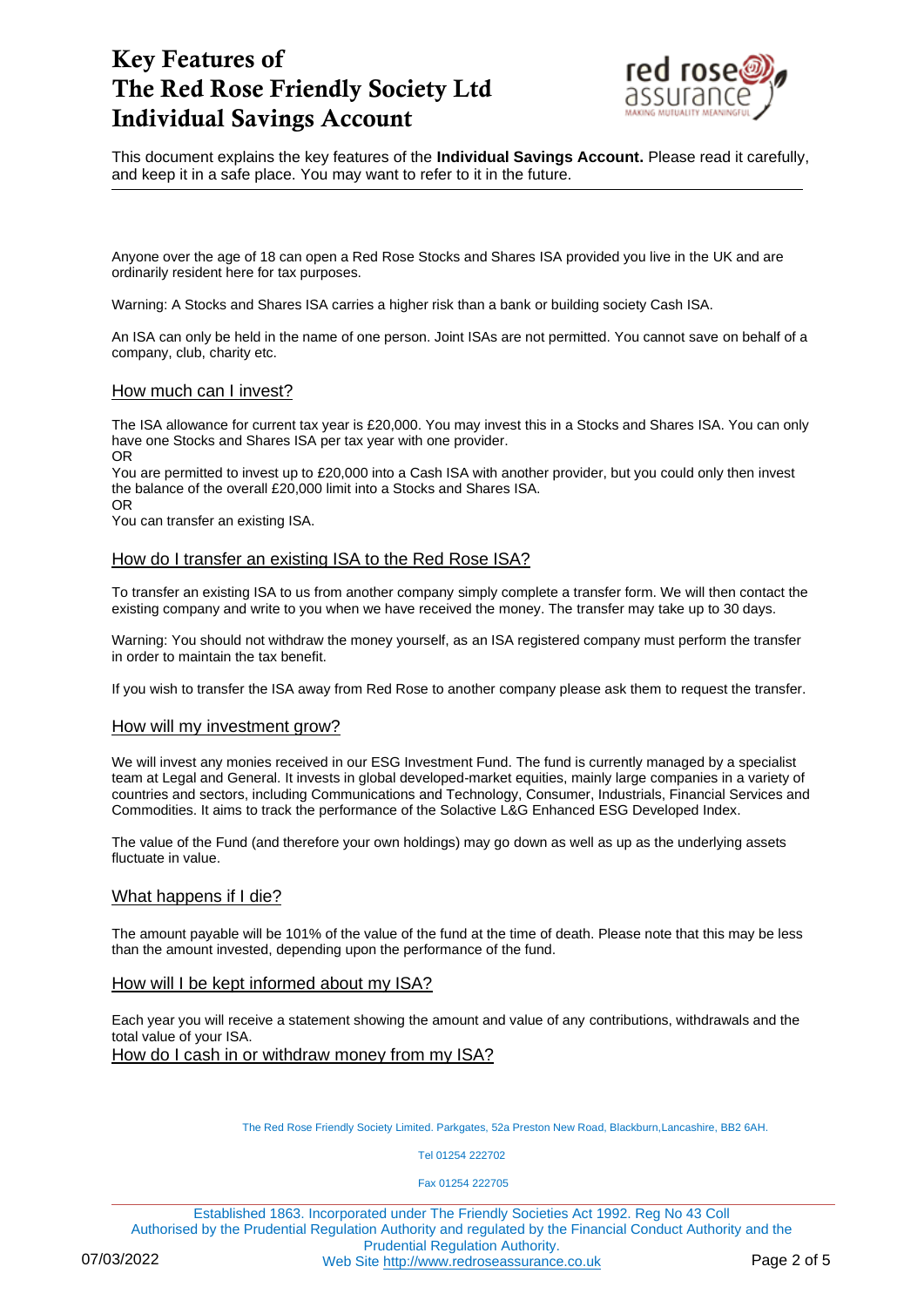

This document explains the key features of the **Individual Savings Account.** Please read it carefully, and keep it in a safe place. You may want to refer to it in the future.

You have access to your ISA at any time. The minimum amount you can withdraw at any one time is £100. There are no fixed penalties applied to a withdrawal.

Please note that if you withdraw some money from an ISA invested in the current tax year you will still only be allowed to invest up to the limit of £20,000 regardless of the amount withdrawn.

You can phone 01254 222702, write to us, or email us at info@redroseassurance.co.uk - and we will send you a form for you to complete. As soon as we have received your form we will arrange for the money to be sent to you.

### How will charges affect the investment and what are the deductions?

We deduct charges from the investment to cover our expenses associated with administering the plan and the underlying investment fund. This is currently 1.5% of the value of the plan per annum.

The charges will affect the value of the plan, reducing the overall return to you. Examples can be seen in the Key Information Document which you must read before applying for the ISA.

### What if I want to change my mind about opening my ISA?

From the date you open your account you have 30 days in which to cancel your plan and your money will be returned. If you cancel within the 30 days, you will be treated as though you had not used your ISA allowance and would be able to subscribe to another ISA in the current tax year. If you cancel your ISA after the 30 days under ISA rules you will be treated as though you have subscribed to a Stocks and Shares ISA and will therefore not be able to have another one in the current tax year. You would be allowed to open a Cash ISA with any unused allowance.

### How much will the advice cost?

We do not give advice on our products. If you do need advice you should consult and Independent Financial Advisor and agree a fee with him. If you open an ISA online we will waive the initial 5% charge and only charge you the 1.5% annual administration fee.

### Where can I find out more?

Before your plan starts we will send you the full terms and conditions. These explain how the plan works. If you would like to see these terms and conditions please contact us:

- **Phone: 01254 222702**
- **Email: info@redroseassurance.co.uk**
- **Web: [www.redroseassurance.co.uk](http://www.redroseassurance.co.uk/)**

More information

The Red Rose Friendly Society Limited. Parkgates, 52a Preston New Road, Blackburn,Lancashire, BB2 6AH.

Tel 01254 222702

Fax 01254 222705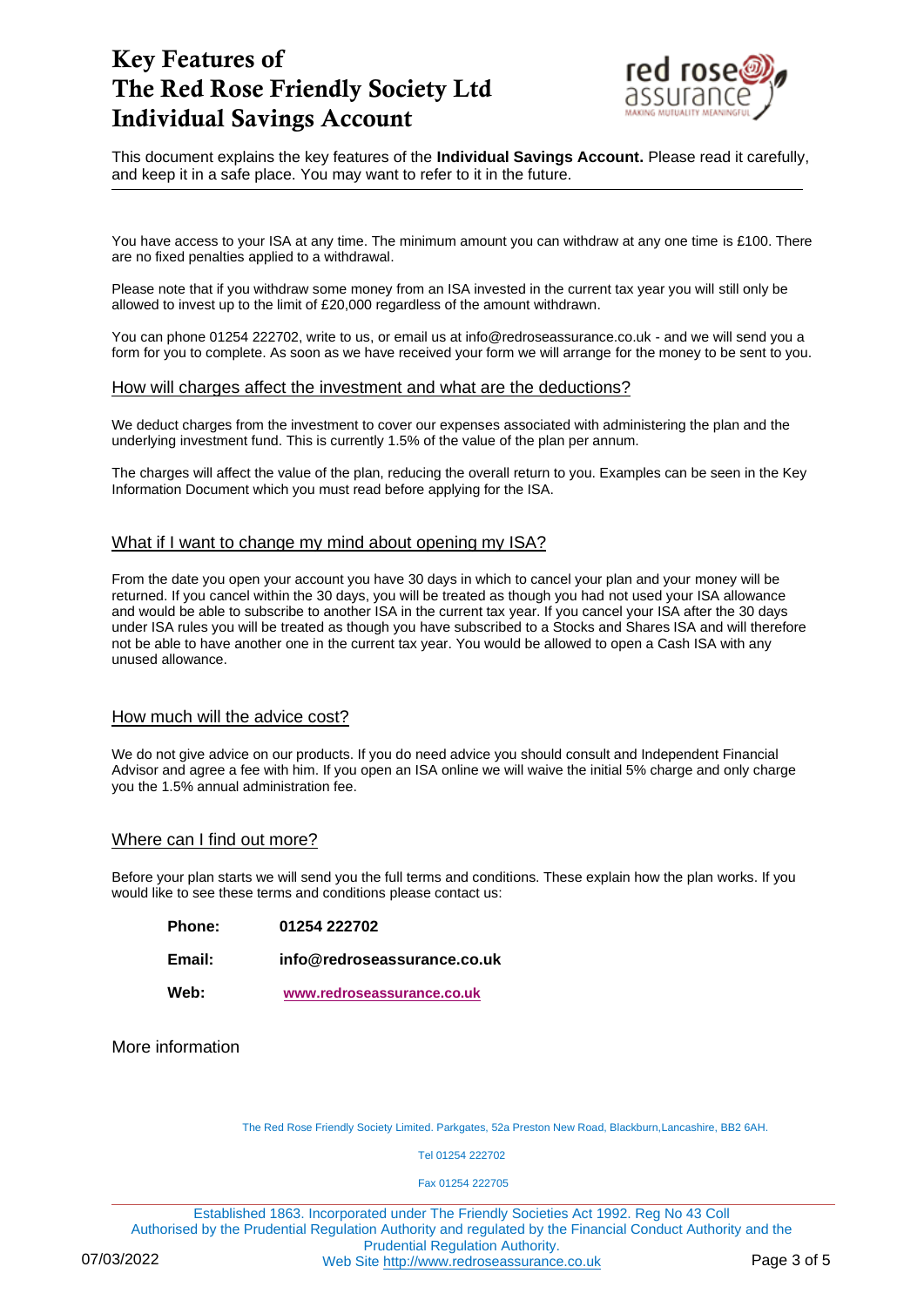

This document explains the key features of the **Individual Savings Account.** Please read it carefully, and keep it in a safe place. You may want to refer to it in the future.

## Claims

To make a claim please contact us by phone on 01254 222702 and ask for the Claims Department. They will explain the claims process and send out a claim form.

### Cancellation Rights

After we accept your application, we will send you a notice of your right to cancel. You will then have 30 days to change your mind and leave the plan.

## **Complaints**

If you wish to make a complaint please contact:

Complaints and Compliance Officer, Red Rose Friendly Society Limited, Parkgates, 52a Preston New Road, Blackburn. Lancashire, BB2 6AH

If we do not deal with your complaint to your satisfaction, you can complain to the: Financial Ombudsman Service Exchange Tower London E14 9SR Phone: 08000234567 email: complaint.info@financial-ombudsman.org.uk

Making a complaint will not affect your right to take legal action.

## The Financial Services Compensation Scheme

We are covered by the Financial Services Compensation Scheme (FSCS), which means you may be entitled to compensation under the terms of the scheme if we cannot meet our obligations. This depends on the type of business and the circumstances of the claim. For long term plans such as this the scheme covers 90% of the claim with no upper limit.

Further information about the scheme is available from the:

Financial Services Compensation Scheme 10<sup>th</sup> Floor Beaufort House 15 Saint Botolph Street London EC3A 7QU

### Financial crime

We will take measures to protect members against financial crime. We will need proof of identity on application or claim and if required we may gather this proof by electronic means, for example checking electoral registers.

Tax

The Red Rose Friendly Society Limited. Parkgates, 52a Preston New Road, Blackburn,Lancashire, BB2 6AH.

Tel 01254 222702

Fax 01254 222705

Established 1863. Incorporated under The Friendly Societies Act 1992. Reg No 43 Coll Authorised by the Prudential Regulation Authority and regulated by the Financial Conduct Authority and the Prudential Regulation Authority. 07/03/2022 Web Site [http://www.redroseassurance.co.uk](http://www.redroseassurance.co.uk/) Page 4 of 5